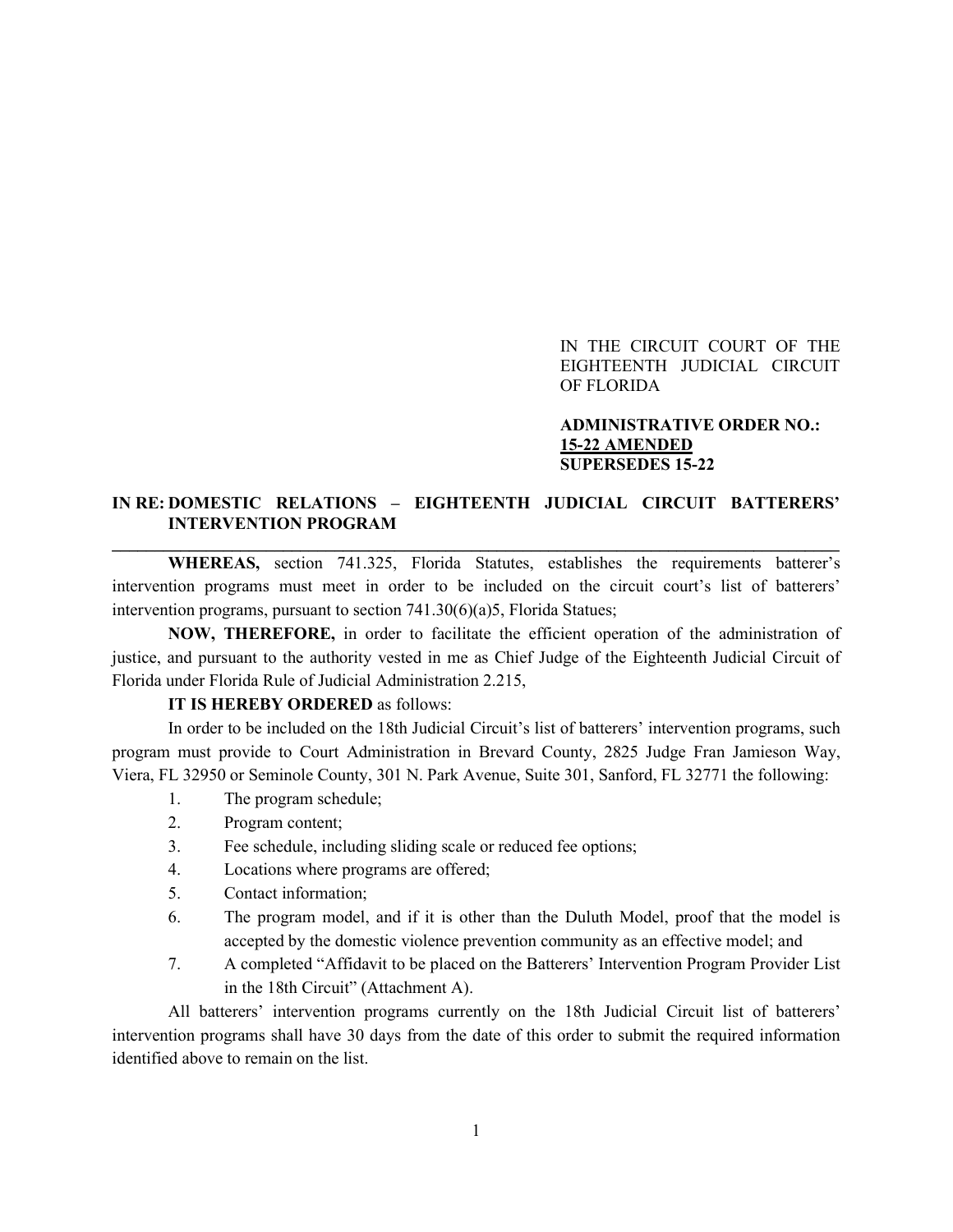Any changes to the information provided by a batterers' intervention program in 1 through 7 above, must be provided to the Court Administration in Brevard County or Seminole County immediately.

**DONE AND ORDERED** this 24th day of November, 2015.

JOHN D. GALLUZZO JOHN D. GALLUZZO CHIEF JUDGE

Distribution:

All Circuit and County Judges (Brevard and Seminole Counties) Court Administration (Brevard and Seminole Counties) Clerk of Court (Brevard and Seminole Counties) State Attorney (Brevard and Seminole Counties) Public Defender (Brevard and Seminole Counties) Sheriff (Brevard and Seminole Counties) Bar Association (Brevard and Seminole Counties) Law Library (Brevard and Seminole Counties) SEMINOLE DTD 12-2-15 OR BOOK 8591 PAGES 776-779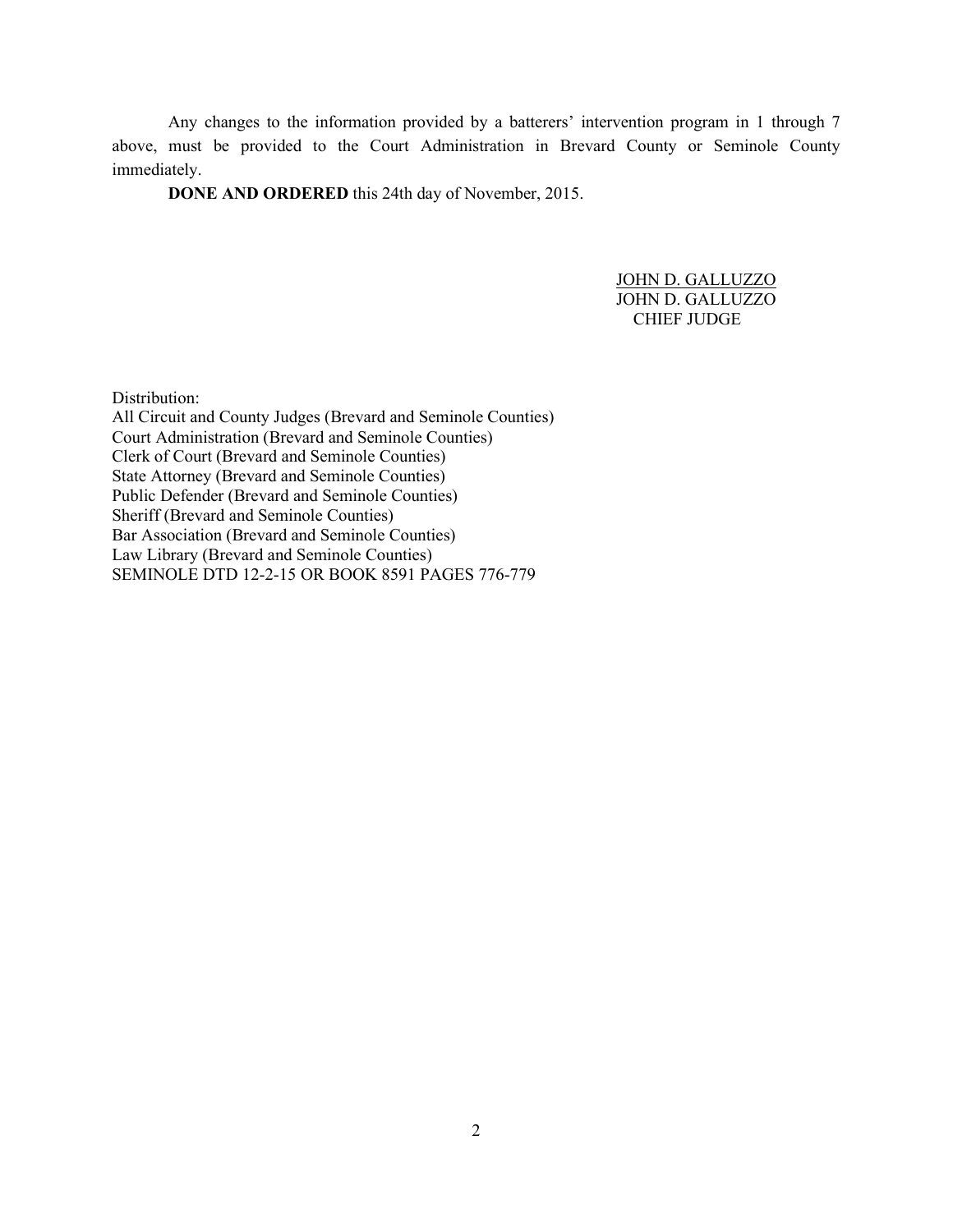## **Eighteenth Judicial Circuit – Court Administration – Brevard & Seminole Counties Batterers' Intervention Program Provider Affidavit**

I, **Authorized Representative's Name**), being duly sworn, hereby certify, sear and/or affirm that the following information is true and correct:

- 1. I am over 18 years of age, am sui juris, and am otherwise competent to make this affidavit.
- 2. I make this affidavit based upon my personal knowledge.
- 3. I am the the same is the set of the set of Title or Position through which affiant is authorized) of  $(legal Name of Batterers' Intervention)$ Program Provider - BIP Provider)
- 4. I have the authority to act on behalf of and to bind the BIP Provider.
- 5. The BIP Provider provides a batterer's intervention program course for individuals who have been ordered to attend a batterer's intervention program by the court.
- 6. I am aware that pursuant to 741.30(6)(a)5, Florida Statutes, when the court orders the respondent to participate in a batterer's intervention program, the court, or any entity designated by the court, must provide the respondent with a list of batterers' intervention programs from which the respondent must choose a program in which to participate. I am submitting this affidavit in order to have the BIP Provider placed on the list of eligible programs in the 18th Judicial Circuit Court.
- 7. The BIP Provider program meets each of the following requirements:
	- A. The primary purpose of the program is victim safety and the safety of children, if present.
	- B. The batterer is held accountable for acts of domestic violence.
	- C. The program is at least 29 weeks in length and includes 24 weekly sessions, plus appropriate intake, assessment, and orientation programming.
	- D. The program content is based on the below listed psychoeducational model that addresses tactics of power and control by one person over another. Model Name or Description:
	- \_\_\_\_\_\_\_\_\_\_\_\_\_\_\_\_\_\_\_\_\_\_\_\_\_ E. The program is funded by a user fee in the amount of \_\_\_\_\_\_\_\_\_\_\_\_\_\_\_\_\_\_\_\_ paid by the batterers who attend the program, which allows them to take responsibility for their acts of violence. An exception is made for local, state, or federal programs that fund batterers' intervention programs in whole or in part.
- 8. Except in cases of actual conflict of interest, the BIP Providers cannot reject a referral on the basis of race, color, religion (creed), gender, gender expression, age, national origin (ancestry), disability, marital status, sexual orientation, or military status.
- 9. The BIP Provider currently and will continue to satisfy all criteria to be included on the list of batterer's interventions programs, and that the BIP Provider should be included on the Court's list of providers.
- 10. I understand that the BIP Provider is responsible for continuously meeting the statutory requirements for batterer intervention programs.